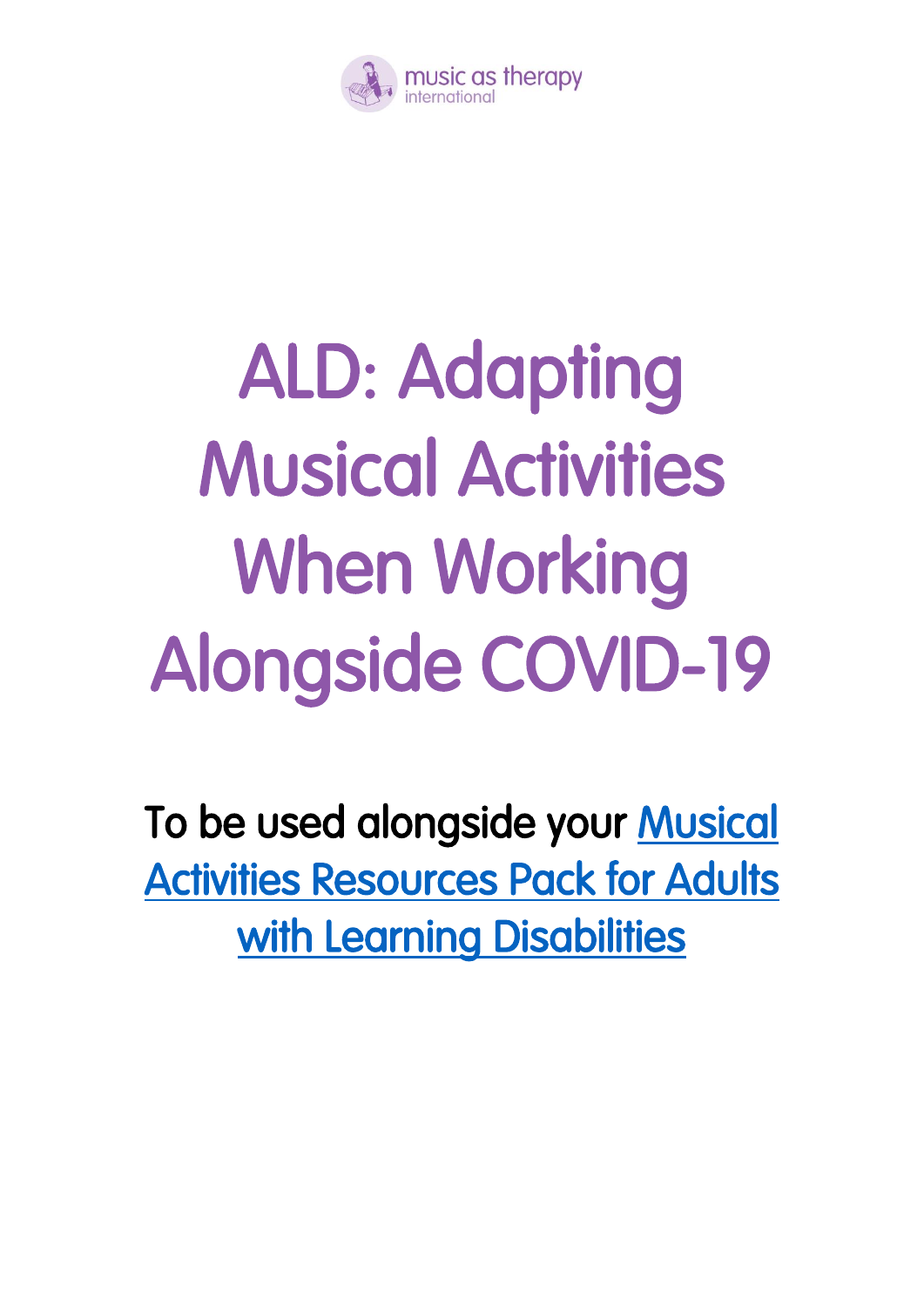

## Adapting musical activities when working alongside COVID-19

You will have your own local guidance with respect to minimising risk to the people you work with and this should be your primary guidance when running music sessions. However, to further prevent the risk of spreading the virus we would advise you to think carefully about if and how you use musical instruments and other props (e.g. puppets, picture cards, scarves or fabric etc.) which your session participants share, pass between them, or may take from one another. Despite these new considerations, many of the activities you would usually use can be adapted so you can continue to use them safely.

Even if you're avoiding musical instruments, you and your session participants have a personal orchestra to draw on: Consider the different ways you can use your voice and your body!

## Remember it's not just what you do, but how you do it.

## Explore different speeds, volumes and rhythms with your body sounds!

| <b>Vocal sounds:</b>    | <b>Shrieks</b>                                                                                                                   |
|-------------------------|----------------------------------------------------------------------------------------------------------------------------------|
|                         | Squeaks                                                                                                                          |
|                         | Pops                                                                                                                             |
|                         | Roars                                                                                                                            |
|                         | Animal noises                                                                                                                    |
|                         | High sounds                                                                                                                      |
|                         | Low sounds                                                                                                                       |
|                         | Wiggly sounds (move your tongue around your mouth)                                                                               |
|                         | Quiet sounds                                                                                                                     |
|                         | Loud sounds                                                                                                                      |
|                         | Short sounds                                                                                                                     |
|                         | Long sounds (take a deep breath first!)                                                                                          |
| <b>Body movements:</b>  | Wiggles                                                                                                                          |
|                         | Jumps                                                                                                                            |
|                         | <b>Stretches</b>                                                                                                                 |
|                         | Dances                                                                                                                           |
|                         | Use one or both arms/hands/legs                                                                                                  |
|                         | Tiny movements (fingers, feet and facial expressions)                                                                            |
|                         | Expansive movements (both arms)                                                                                                  |
|                         | Imitate how different animals move                                                                                               |
| <b>Body percussion:</b> | Clapping: straight fingers, clasped hands                                                                                        |
|                         | Stamping (one foot or two)                                                                                                       |
|                         | Tapping our feet on the ground                                                                                                   |
|                         | Tapping the fingers of one hand against the other palm                                                                           |
|                         | Patting our heads, or knees or other parts of out body                                                                           |
|                         |                                                                                                                                  |
|                         | Finger clicking                                                                                                                  |
|                         | Clicking our heels together, or clapping with the soles of our shoes<br>Sweeping the palm of one hand with the palm of the other |

Now you've thought about the resources you have to use in your activities, think again about activities you like and how you can adapt them to use vocal sounds, body percussion and movement